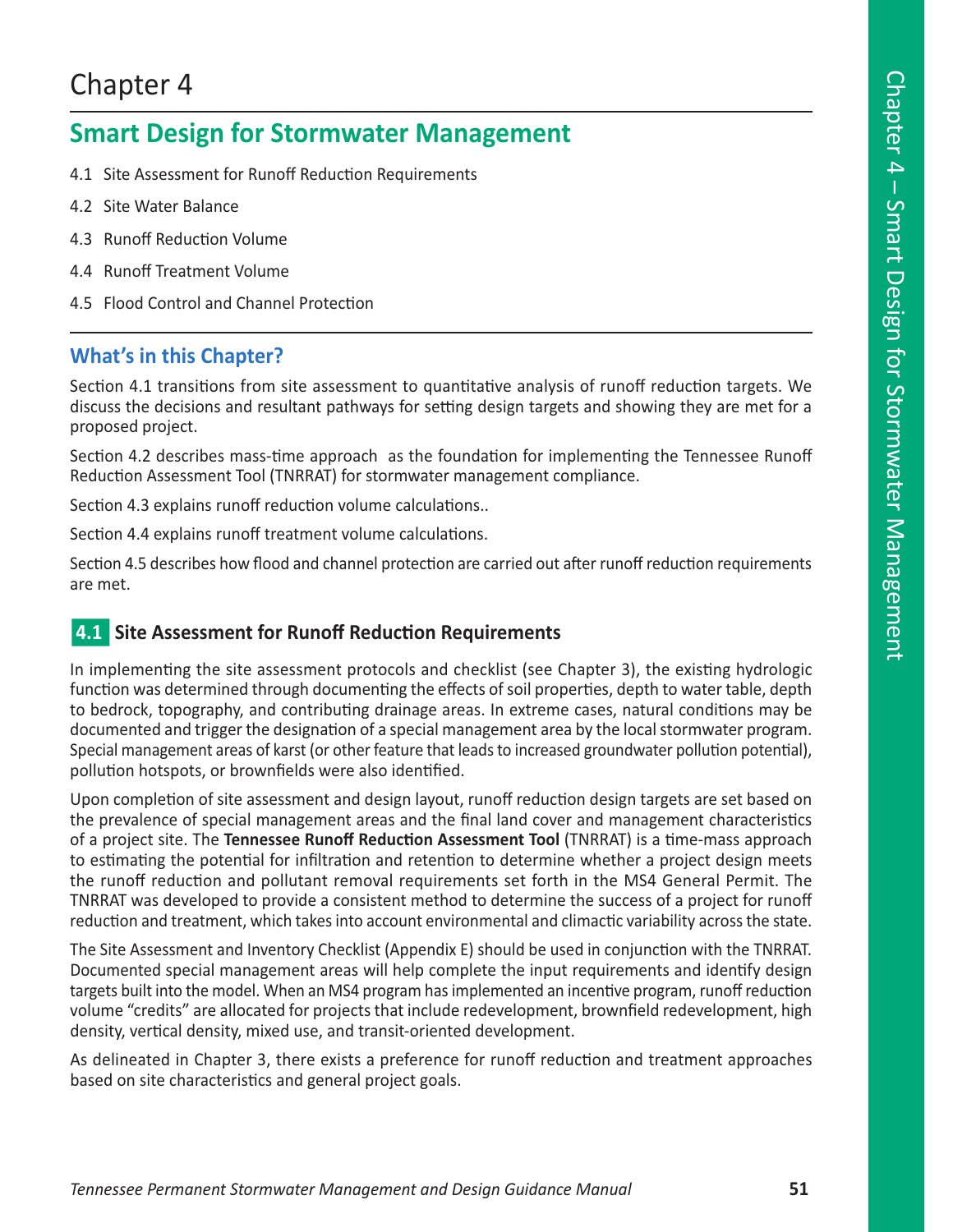### n**4.2 Site Water Balance**

The overarching goal of runoff reduction with green infrastructure is to mimic the natural water cycle, or in other words create a design that preserves overall pre-development hydrology of the landscape by using control measures to mitigate for changes in land cover. A water balance approach is used to determine whether this goal is met. This approach follows a water volume through the hydrologic cycle of a project site, from rainfall through the hydrologic processes that transport, store, treat, and transform that water volume.

The TNRRAT is not coefficient-based, but rather calculates a water balance for each time step within a *representative storm* simulation for the duration that stormwater is required to be managed on site. This time frame during precipitation when storage and transport processes are occurring is referred to as *opportunity time.* This model emphasizes estimating potential for infiltration and retention within a system of connected units. A unit is a user-defined area that has consistent properties (such as management and soil type) and may or may not have a surface area.



**Figure 4.1: A conceptual diagram of the water balance of a unit.** 

$$
S_2 = S_I + P + R_{on} - R_{off} - I - ET
$$
  
(Equation 1)

| <b>Component (Abbrev.)</b> | <b>Description</b>                                                                                                      | <b>Method of Estimation</b>                                                                                  |  |
|----------------------------|-------------------------------------------------------------------------------------------------------------------------|--------------------------------------------------------------------------------------------------------------|--|
| Storage (S)                | Volume captured above the surface                                                                                       | Direct model input of available volume<br>and other pertinent soil properties                                |  |
| Precipitation (P)          | Volume added from direct rainfall                                                                                       | A relatively-severe representative<br>storm with a specific depth and<br>intensity for a geographic location |  |
| $Run-on (Ron)$             | Volume added from contributions<br>coming from adjacent units                                                           | Direct model input                                                                                           |  |
| Runoff $(Roff)$            | Volume loss due to gravity                                                                                              | Mass balance                                                                                                 |  |
| Infiltration (I)           | Volume moving through the ground<br>surface; dependent on soil properties,<br>management, and supply                    | Kostiakov-Lewis relationship with<br>adjustments for land management                                         |  |
| Evapotranspiration (ET)    | Volume loss due to combined effects of<br>evaporation and plant transpiration;<br>only occurs after infiltration occurs | Function of management cover and soil<br>properties                                                          |  |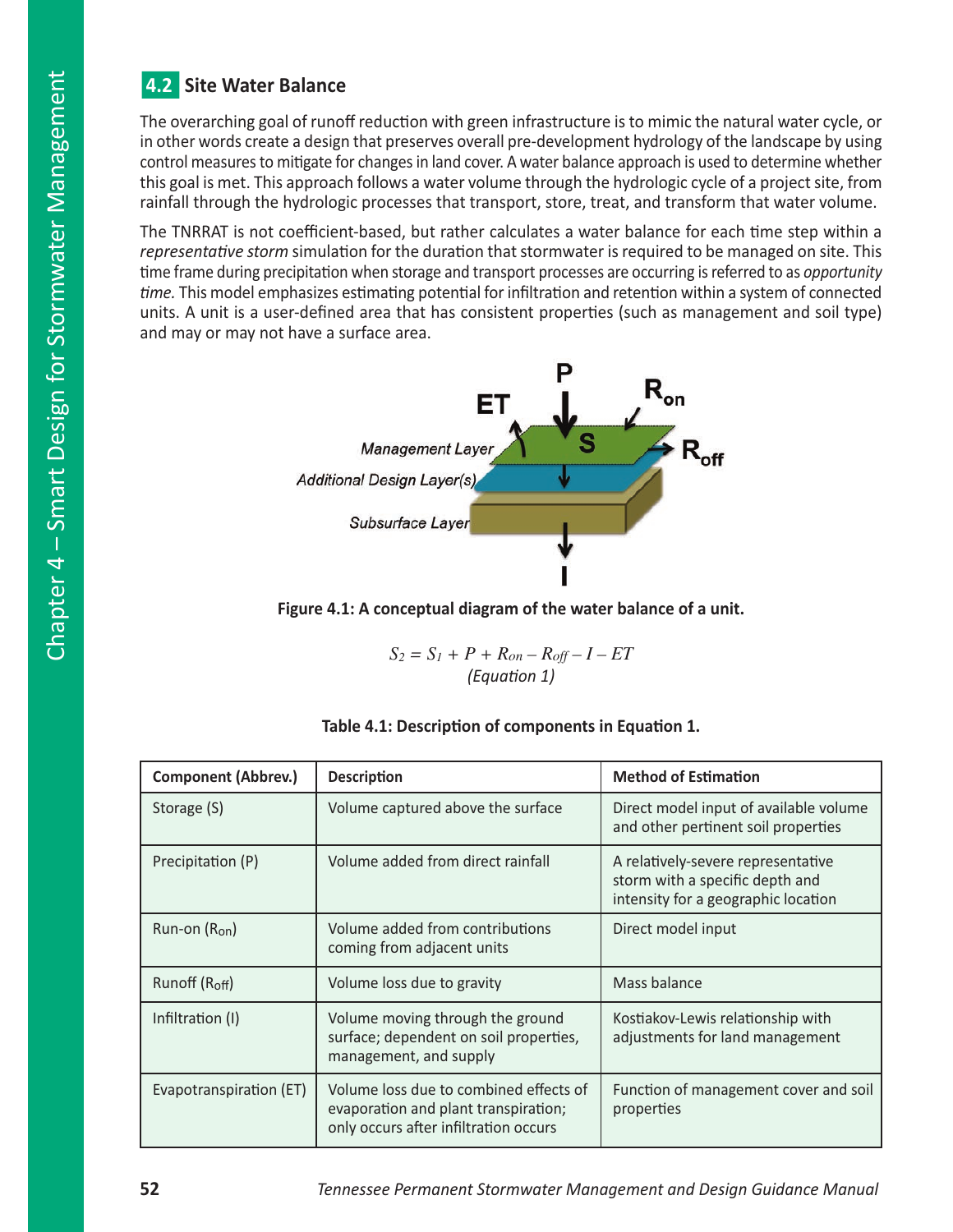Using the TNRRAT allows the designer to estimate the needed amount of on-site storage based on a resultant water balance from the gains of rainfall and run-on and losses of soil-based infiltration. The target is to fully manage the representative storm event with no generated runoff. Storage is a function of topography and soil/media properties. Infiltration is estimated in the model using the Kostiakov-Lewis method, which was selected because it best represented the general spatial scale at which stormwater management is applied, a relatively large-scale as compared with plot-scale data. A coefficient-based adjustment factor (ie. curve number) may be applied in the model to represent the effects of land management (or cover) on soil-based infiltration. An assumption is made here that the landscape response to large storms is directly proportional to small storms for a given land management. Storage within the surface layer only consists of interception and surface depression storage for units with surface area, or the specific storage volume for a device within a specified surface area. Units with multiple layers route water from the surface layer downward through sequential subsurface layers. Water movement is controlled by the filed capacity of the layer based on its properties as well as saturation.

The representative rainfall event was identified for many different locations across the state in order to capture the spatial variability of those storm factors and create a consistent target in the presence of regional climactic variability. These storms were identified from approximately 30 years of rainfall data to represent a relatively severe, real world event with a specific amount, intensity, and duration. Rainfall records were analyzed, first defining rainfall events as being separated by at least 6 hours with no measureable rainfall in between. Data sets were not truncated in any way. Representative rainfall events are available for Bristol, Knoxville, Chattanooga, Monterey/Crossville, Nashville, Jackson, and Memphis. It may be assumed that proximate areas have the same representative rainfall event. The 95th percentile storm depth was selected, and the duration was set to the median event duration of the range from the 92.5 to 97.5 percentile storms. Finally, the event was then defined with Type II distribution.

### **4.3 Runoff Reduction Volume**

The volume of runoff to be managed on-site is iteratively calculated within the TNRRAT on a 15-minute time step for the duration of the opportunity time during the representative rainfall event. The potential for infiltration rate changes over time, which is especially important because of how this timing coincides with water supply (or rainfall rate). Excess rainfall after losses of infiltration and available storage retention is accounted for as runoff. Based on user-input design element areas, steady-state runoff volume is routed from one area to the next until an outfall is indicated.

The logic for each user-defined unit for each time step is as follows:

- 1. If the unit has surface area, calculate the rainfall depth during the time step based on rainfall intensity (defined by event depth, Type II distribution, and 15-minute time step).
- 2. Add in the run-on additions coming from adjacent units and any water currently stored in this unit to determine total available water for this time step.
- 3. If this is an infiltration unit, then use the infiltration capacity (based on soil type, management, and current infiltration depth) to calculate potential infiltration during this time step.
- 4. Calculate the actual infiltration by adjusting the potential to account for available supply, and calculate a new total infiltration depth at the end of this time step.
- 5. If this is a reuse unit, remove the reused volume from the available storage.
- 6. Calculate the amount of water remaining in this subarea at the end of the time step as initial storage plus additions (rainfall and run-on) minus losses (infiltration and use).
- 7. Compare this remaining volume to the available unit storage. If the remaining volume is greater than the storage, then the difference is runoff and routed to the next downstream unit or offsite. If the remaining volume is less than or equal to the available unit storage, then the volume is stored in this unit until the next time step.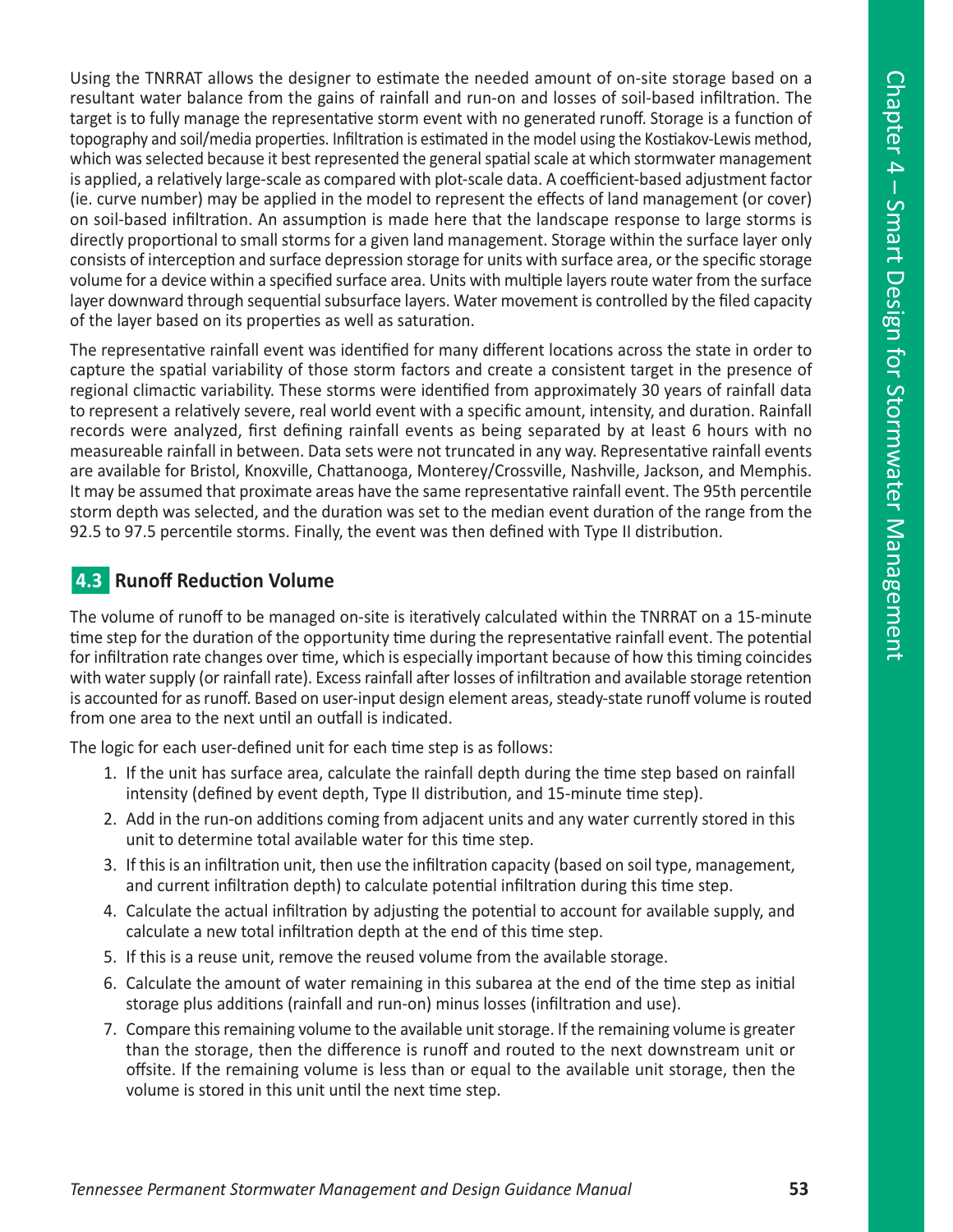The TNRRAT requires the designer to take the following actions in order to obtain a final result:

- Selection of the project location from a pre-defined list of Tennessee cities, choosing a location most similar to the design location.
- Delineating units and routing information included in the project plan, each representing a unique combination of soil, SCM/management, contributing unit(s), and downstream unit.
- Identifying unit properties of area, unit to which it discharges (or offsite), SCM or management, soil type from a pre-defined list, and if there is soil, then depth to impending layer (such as a saturated zone, tight clay lens, man-made barrier, etc.).

A pre-defined list of SCMs and management descriptions are included in the TNRRAT. Each description includes a list of properties, including:

- The type of SCM, which indicates whether it collects rainfall, performs infiltration, or is simply a volume-based device.
- If the SCM is exposed to the surface, whether it includes vegetation, and the type of vegetation.
- For infiltration SCMs, the best estimates of curve number values for the land management at the soil/water contact surfaces based on hydrologic soil group.
- Definition of rainfall interception and depressional storage resulting from the SCM/management.
- Special characteristics of the SCM, including whether the practice contributes pollutants, the TSS removal efficiency, and any water removal (reuse) rate.
- If the SCM has multiple layers, then the characteristics of each layer, including fill media, normal layer thickness, presence of an underdrain, whether there is an impervious bottom, and rate of removal (or reuse).
- For each layer media, water content at saturation, field capacity, and wilting point.
- For each layer media, the analogous material that could be said to control infiltration into this material.

### **4.4 Runoff Treatment Volume**

The treatment volume is any runoff generated from the first inch of rainfall from site elements that can potentially contribute pollutants. These areas include impervious surfaces (such as rooftops, pavements, dirt roads, etc.). This is equivalent to the minimum treatment volume for the performance-based criteria for 80% TSS removal. In order to be compliant with treatment requirements, this volume must run through an SCM that is approved for treatment.

The TNRRAT assumes 100% TSS removal for infiltrated water, 100% TSS removal for all harvested and reused water, and specifies a pollutant removal efficiency (based on TSS removal) for all other approved SCMs based on the best and most recent published data available. Any deviations from these values or efficiencies given to additional measures require validation by the designer with the local stormwater program. Table 4.2 shows a summary of literature findings on TSS removal by SCMs.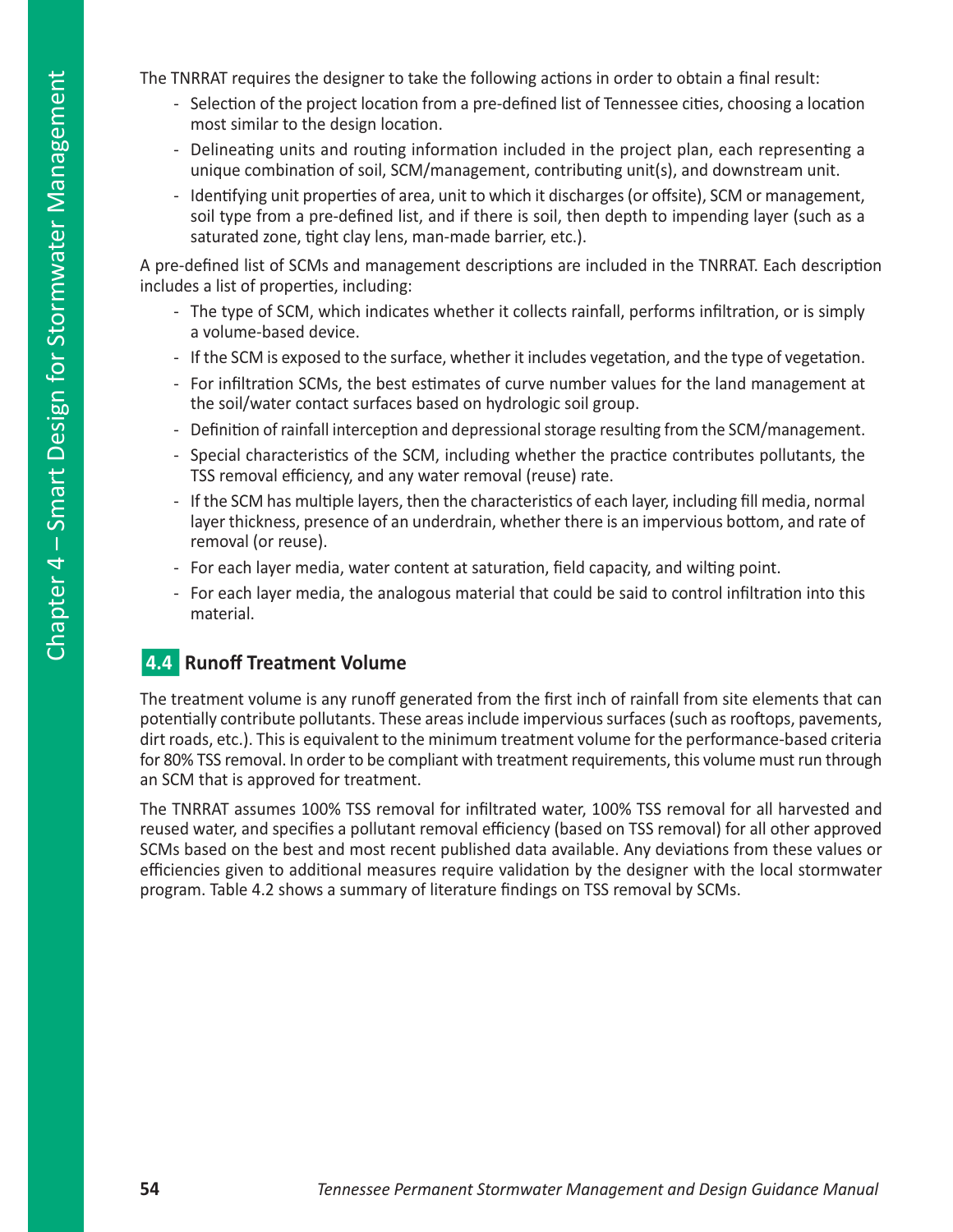|                                       | <b>Pollutant Removal Efficiency (%)</b>  |                                  |                                            |                         |
|---------------------------------------|------------------------------------------|----------------------------------|--------------------------------------------|-------------------------|
| <b>Stormwater Control Measure</b>     | <b>By Storage</b><br><b>Infiltration</b> | <b>Drain</b><br><b>Discharge</b> | <b>Surface</b><br>Removal<br>(Flowthrough) | Literature<br>(Average) |
| Dry Detention                         | 100                                      | <b>NA</b>                        | 40                                         | 40                      |
| <b>Extended Detention</b>             | 100                                      | <b>NA</b>                        | 60                                         | 80                      |
| Wet Ponds                             | 100                                      | <b>NA</b>                        | 80                                         | 70                      |
| <b>Vegetated Swales</b>               | 100                                      | <b>NA</b>                        | 25                                         | 65/85                   |
| <b>Managed Vegetated Areas</b>        | 100                                      | <b>NA</b>                        | <b>NA</b>                                  | <b>NA</b>               |
| <b>Filter Strips</b>                  | 100                                      | <b>NA</b>                        | $30 - 35$                                  | 70                      |
| Bioretention                          | 100                                      | 85                               | 10                                         | 85                      |
| <b>Infiltration Areas</b>             | 100                                      | <b>NA</b>                        | 25                                         | 65                      |
| Permeable Pavement                    | 100                                      | 65                               | <b>NA</b>                                  | 80                      |
| <b>Green Roofs</b>                    | 100                                      | <b>NA</b>                        | <b>NA</b>                                  | <b>NA</b>               |
| <b>Rainwater Harvesting</b>           | <b>NA</b>                                | 100                              | 100                                        | <b>NA</b>               |
| Stormwater Treatment Wetlands         | 80                                       | <b>NA</b>                        | 50-80                                      | 80                      |
| <b>Manufactured Treatment Devices</b> | <b>NA</b>                                | <b>NA</b>                        | 50-80                                      | 50-100                  |
| Underground Infiltration Systems      | 100                                      | 40                               | <b>NA</b>                                  | 50                      |

**Table 4.2: Summary of literature findings on TSS removal by SCMs.**

*NA – Not Applicable. References: Chesapeake Bay Program (2006), Center for Watershed Protection (2007), New Hampshire Department of Environmental Services (2008)*

Treatment train systems are systems comprised of multiple measures in series to meet design requirements. The TNRRAT accounts for the runoff reduction with treatment train measures through mass balance. The TNRRAT also tracks flow routing through treatment train systems and the assigned pollutant removal efficiency of the individual measures. Total flow and treatment efficiency is accounted for volumetrically through the indicated flow routing paths. No additional inputs are needed to account for treatment train practices in the tool.

## n**4.5 Flood Control and Channel Protection**

Flood control and channel protection remain primary goals of stormwater management while runoff reduction is a new standard for lower impact development. Flood protection controls are designed based on a design storm with a specific return frequency that is identified by local regulating jurisdictions. Generally, a 10-year or 25-year return design storm is used to size storm drainage infrastructure and a 100-year return design storm is used to protect from downstream flooding. Channel protection is performed when outflow rates from flood controls are held at or below the 1-year or 2-year return design storm. This outflow rate protects the receiving channel from erosive flowrates that destabilize streambanks and channels. While flood control and channel protection is greatly encouraged, it is not mandated by state standards. Check your local stormwater program for flood control and channel protection regulations.